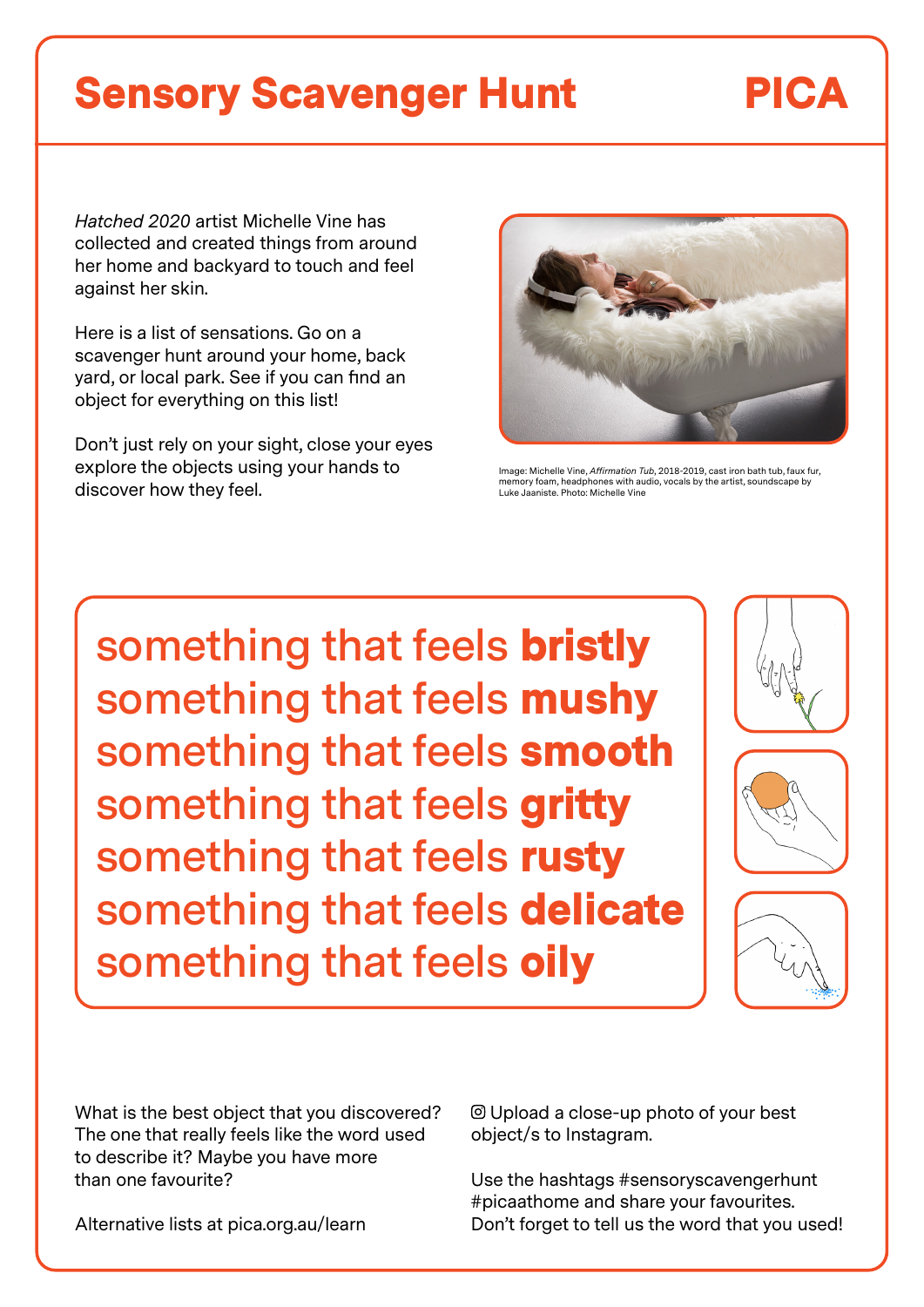# Sensory Scavenger Hunt PICA

*Hatched 2020* artist Michelle Vine has collected and created things from around her home and backyard to touch and feel against her skin.

Here is a list of sensations. Go on a scavenger hunt around your home, back yard, or local park. See if you can find an object for everything on this list!

Don't just rely on your sight, close your eyes explore the objects using your hands to discover how they feel.



Image: Michelle Vine, *Affirmation Tub*, 2018-2019, cast iron bath tub, faux fur, memory foam, headphones with audio, vocals by the artist, soundscape by Luke Jaaniste. Photo: Michelle Vine

**something that feels** warm **something that feels** bubbly **something that feels** fluffy **something that feels** itchy **something that feels** metallic **something that feels** sticky **something that feels** wiry







What is the best object that you discovered? The one that really feels like the word used to describe it? Maybe you have more than one favourite?

Alternative lists at pica.org.au/learn

 Upload a close-up photo of your best object/s to Instagram.

Use the hashtags #sensoryscavengerhunt #picaathome and share your favourites. Don't forget to tell us the word that you used!